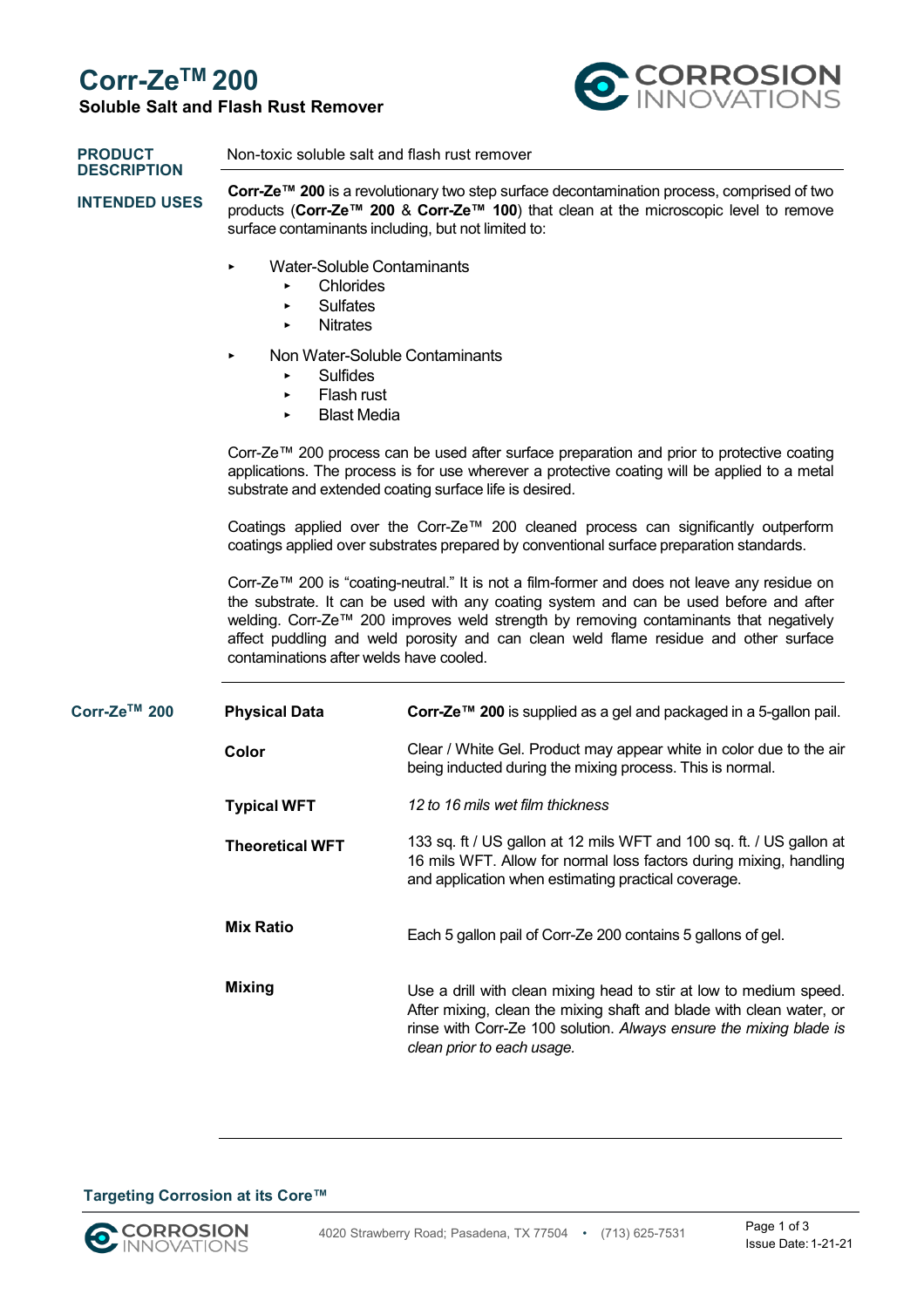## **Corr-ZeTM 200**

**Soluble Salt and Flash Rust Remover**



| Corr-Ze™ 200 | <b>Working Pot Life</b>    | 12-24 hours at 85° F. or as long as Corr-Ze™ 200 material<br>remains gelled. Mix only as much Corr-Ze ™ 200 as required<br>for one day's project application.                                                                                                                                                                                                                                                                                                                                                                                                                                                                                                                                                                                                                                                                            |
|--------------|----------------------------|------------------------------------------------------------------------------------------------------------------------------------------------------------------------------------------------------------------------------------------------------------------------------------------------------------------------------------------------------------------------------------------------------------------------------------------------------------------------------------------------------------------------------------------------------------------------------------------------------------------------------------------------------------------------------------------------------------------------------------------------------------------------------------------------------------------------------------------|
|              | <b>Equipment</b>           | Corr-Ze™ 200 may be applied by brush, roller, airless or<br>conventional spray, using clean equipment suitable for mild acid<br>product. If spray equipment, hoses and gun have been used<br>previously for applying paint, flush with strong solvent, then with<br>potable water. When possible, use new or dedicated fluid hose.<br>For airless spray, use the minimum pressure required to<br>produce a working fan; tip sizes may range from .021 to .031,<br>depending on size and complexity of surfaces to be coated. Fan<br>sizes are dependent upon the contractor and the project. For<br>conventional spray, use a plastic pot liner whenever possible.<br>Use a gun, needle and tip combination suitable to properly<br>atomize the gel. Use a sufficient pot pressure and atomization<br>pressure to produce a uniform fan. |
|              | <b>Surface Preparation</b> | All surfaces to be treated with Corr-Ze™ 200 should be clean,<br>dry and free from interference materials. Corr-Ze™ 200 will<br>work over any surface profile although higher profiles will<br>require more product per square foot.                                                                                                                                                                                                                                                                                                                                                                                                                                                                                                                                                                                                     |
|              |                            | Prior to applying Corr-Ze 200 to substrates:                                                                                                                                                                                                                                                                                                                                                                                                                                                                                                                                                                                                                                                                                                                                                                                             |
|              |                            | 1. Oil, grease and other contaminants must be removed from<br>the substrate surface in accordance with SSPC-SP1 solvent<br>cleaning standards.<br>2. Substrates to be treated with Corr-Ze™ 200 should be<br>prepared by means of mechanical abrasion cleaning, abrasive<br>blasting, vapor abrasive blasting or ultra-high-pressure-water<br>blasting to remove all visible interference materials. The<br>minimum requirement for abrasive blasted surfaces is SSPC-<br>SP6, NACE 3, or a Sa 2.5. The cleanliness standards for any<br>project are to be determined by the owner.                                                                                                                                                                                                                                                      |
|              |                            | Note: Corr-Ze™ 200 may be applied before or after flash<br>rusting of the steel following the blasting process.                                                                                                                                                                                                                                                                                                                                                                                                                                                                                                                                                                                                                                                                                                                          |

#### **Innovative Coating Edge Technology™**